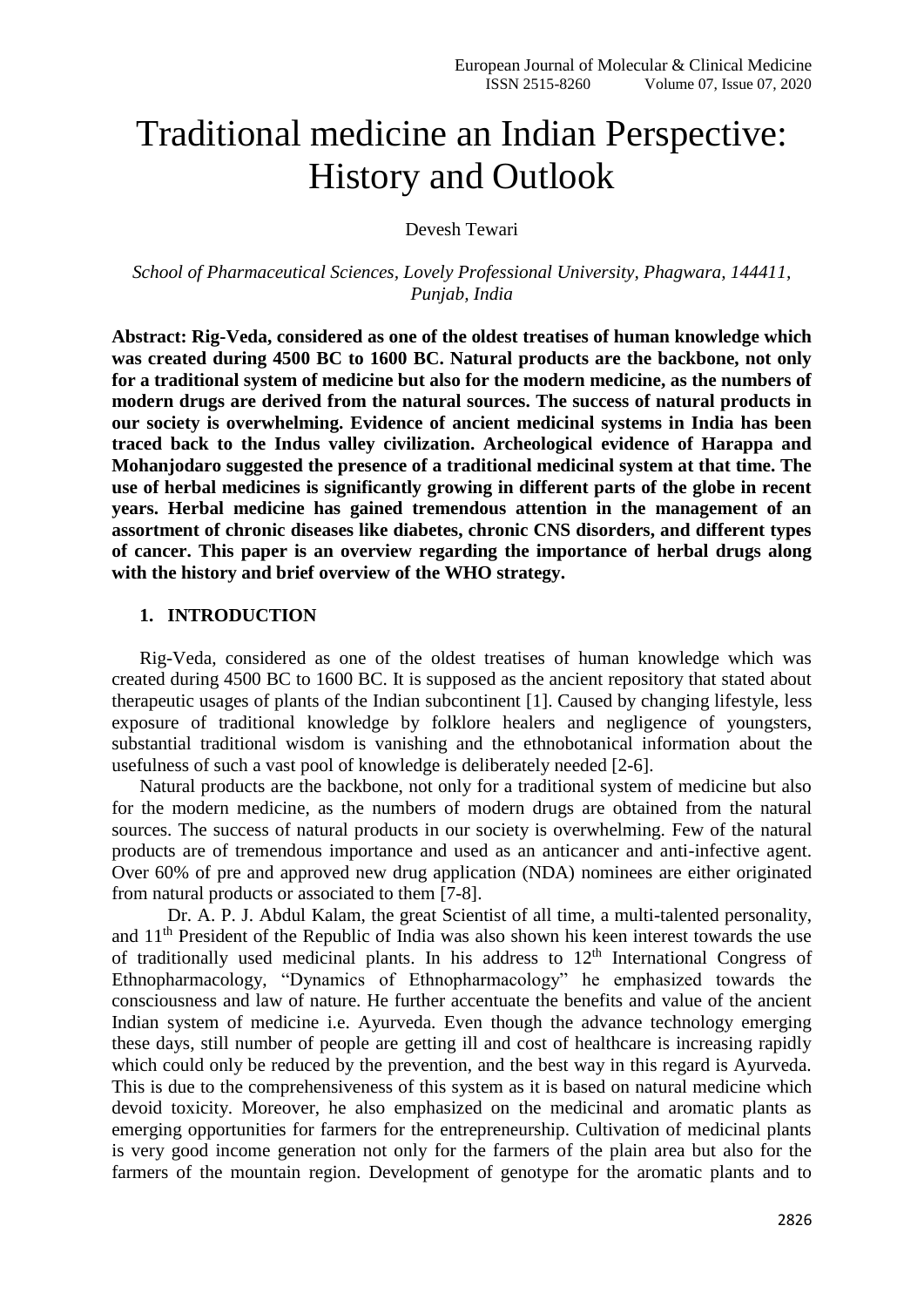understand the metabolomics i.e. thorough investigation of the network of the metabolic pathways of plants is very important [\[https://www.ethnopharmacology.in/files/kalam.pdf\]](https://www.ethnopharmacology.in/files/kalam.pdf).

Another important aspect is the plant genomics, which would make possible the progress in the development of new types of plants with preferred traits require to be obtainable for the service to humanity with no adverse effects on the environment. Dr. Kalam further advocated the research in the area or plant genomics in India to evaluate the genomic signatures of the plants which will facilitate patent of important plants for their therapeutic uses. This will be used for proper protection of the intellectual property rights as well, as India faced struggle on the Neem patenting rights. He also focused towards the development of the designer crops by the interrelation between genomics and metabolomics. This will be able to produce different drug molecules and gather them in large amount for use by different pharmaceutical industries. The crops rich in the nutritional values more specifically towards the development of some macro and micronutrients such as iron and iodine can be produced to overcome the problems associated with their deficiency and same for the vitamins as well.

Another very important point highlighted by him as a challenge in the medicinal plant research is the cultivation of the hill crop to produce in plains and vice-versa. He also highlighted a very interesting and important point which is vital for standardization of the medicinal plants. He told about a book entitled "Ginger" which is written by an American who is a friend of India and he (Author of the book) felt that the ginger based drug can replace aspirin or other analogous medicine without side effects and he is engaged in the propagation of ginger not as a spice but as a drug. When he asked the author that although he was a friend of India, but his company was purchasing the ginger from other countries than India? and according to him the absence of four important phytoconstituents out of six was the main reason for that. This may be due to the inappropriate cultivation time and another agricultural aspect during cultivation which is somehow because of not appropriate training of farmers cultivating ginger in India. This type of situation shows the urgency of proper training to the farmers pertaining to good agricultural and field collection practices (GACP) in India and such problems can be overcome by working in the area of genomics and plant metabolomics [\[https://www.ethnopharmacology.in/files/kalam.pdf\]](https://www.ethnopharmacology.in/files/kalam.pdf). Dr. Kalam also told about some important medicinal plants out of them revolutionary plant of *Artemesia annua* was one of them.

### *History of traditional medicine: Indian perspective*

Use of medicinal plants as therapeutic agents and cosmetic preparation traced back since antiquity. A major amount of modern medicinal knowledge has been evolved through trial and error basis among assorted communities and regions. The assimilation and exchange process continues and resulting in the origin of systematic practices of traditional medicine which are indebted to accommodate to the standards of contemporary biomedicine.

#### *Indus valley civilization*

Evidence of ancient medicinal systems in India were traced back at the time of the Indus valley civilization. Archeological evidence of Harappa and Mohanjodaro suggested the presence of a traditional medicinal system at that time. It was interpreted that use of plants, animals and mineral based drugs were done by Indus people. Shilajit was also recovered from Mohanjodaro, represents the use of this herbomineral preparation at that time (http://www.thisismyindia.com/ancient\_india/ancient-india-medicine.html).

Use of medicinal plants as herbal preparation is also evident from the Indus valley civilization [9-10] (http://www. thisismyindia.com/ancient\_india/ancient-india-medicine.html accessed on 17.08.2017). The ancient practice of dentistry and trepanation were practiced at the time of 7000 BCE in Indian subcontinent. The use of medicinal plants in the Middle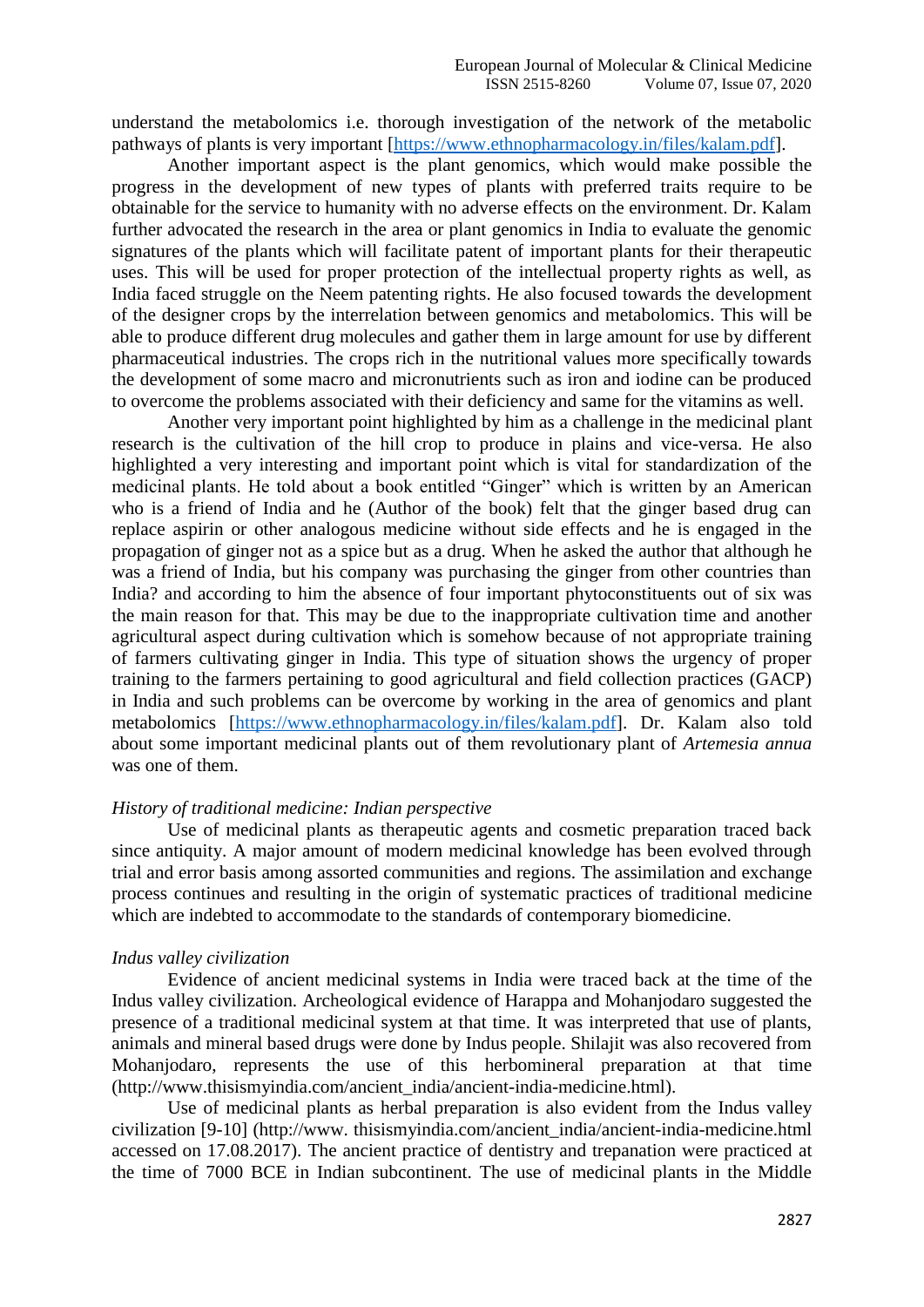Gangetic region is evident from recent archaeo-botanical excavations and the utilization of medicinal plants in this area is believed during  $2<sup>nd</sup>$  millennium BCE which are still in practice by Folk healers and Ayurvedic physicians [11] (https://www.ncbs.res.in/ History Science Society/ content/overview -indian- healing-traditions accessed on 17.08.2017). *Vedic era*

# Later in the *'vedic'* period, the first literary basis of information on healing practices in the sub-continent was *Vedic* hymns of the migrant Aryan tribes. Such hymns were related to various diseases widespread during that period and their apparent causes. Physical and mental diseases, were related to malicious spirits and their treatment consisted of various rituals, mantras, charms, medicines and different surgical interventions [12] (https://www.ncbs.res.in/ History Science Society/ content/ overview-indian healing traditions accessed on 17.08.2017).

Use of plant products for the cosmetic purpose also done from long back, cosmetology is believed to be originated from Egypt and India. The earliest record of cosmetic products was found from Indus-valley civilization around 2500-1500 BC. Ancient Indians has highly advanced idea about the self-beautification. The use of various plant-based products in the form of cosmetics were used at that time.

In 1788 AD the king of Tanjore, Tamilnadu Raja Serfoji has a great library known as Sarfoji's Saraswati Mahal situated at Tanjore, which is one of the oldest libraries of Asia and consisted palm manuscripts and a large number of rare books. He also founded a Medical Institute known as "*Dhanwantari Mahal*" for conducting various experiments. Some of the important cosmetic formulations of his time are as follows [13]:

| <b>Medicinal plants and formulations</b>                                 | <b>Product</b> |
|--------------------------------------------------------------------------|----------------|
| Aegle marmelos (L.) Corrêa levigated in woman's milk                     | Lip balm       |
| Roots of Saussurea lappa (Decne.) Sch. Bip., Seasamum indicum seeds,     | Skin lightning |
| leaves of Albezzia lebbek Benth., leaves of Pongamia pinnata Pierr.      |                |
| Cedrus deodara Roxb. and woods of Berberis asiatica DC.                  |                |
| Papaver somniferum L. in milk                                            | Dandruff cure  |
| Azadirachta indica A. Juss., Eclipta alba (L.) Hassk., Sphaeranthus      | Rejuvenation   |
| <i>indicus L., Vitex negundo L., and Trachyspermum ammi</i> (L.) Sprague | Process        |
| Phyllanthus emblica L., Piper longum L., Euphorbia nivulia Buch.-Ham.    | Depilatory     |
| Withania somnifera (L.) Dunal, Scindapsus officinalis (Roxb.) Schott,    | <b>Breast</b>  |
| Saussuria lappa, Acorus calamus L., added with the buffalo milk butter.  | developers     |
| Lens culinaris Medik. and honey                                          | Face pack      |
| Coriandrum sativum L., Acorus calamus L., Symplocos racemosa Roxb.,      | Pimples        |
| Saussurea lappa                                                          |                |
| Areca catechu L., Saussurea lappa, Valeriana wallichii DC., Myristica    | Mouth          |
| fragrans Houtt., Cinnamomum camphora (L.) J.Presl, Syzygium              | freshener      |
| aromaticum (L.) Merr. & L.M.Perry, Elettaria cardamomum (L.) Maton       |                |
| Piper betel L. added to mercury                                          | Cure for lice  |
|                                                                          | and nits       |
| Terminalia<br>(L.)<br>Hassk.,<br>Eclipta<br>alba<br>chebula<br>Retz.,    | Hair remedy    |
| Terminalia bellirica (Gaertn.) Roxb. and Phyllanthus emblica             |                |
| Mangifera indica L., Punica granatum L., Tamarindus indica L.            | Deodorant      |
|                                                                          | powder         |

**Table 1. Medicinal plants and formulations used as cosmetics and personal hygiene in ancient India**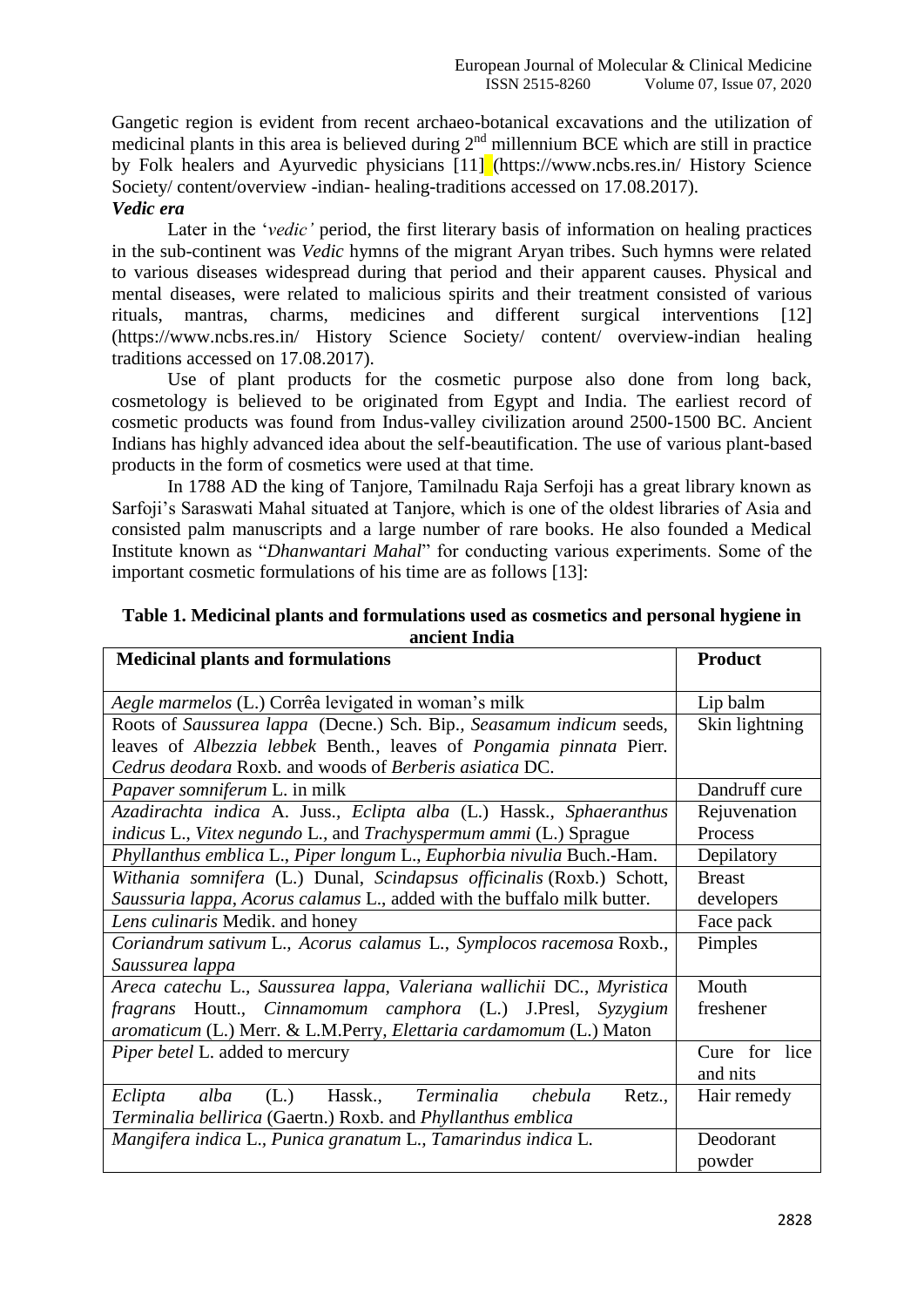#### *Post -Vedic era*

In the post *Vedic* era, it was observed that early *Buddhist* and *Jaina* texts was in "*Prakrit*", "*Pali*" and other vernacular languages and described the use of medicines, surgical procedures, purges, trepanation, and emetics, which were practiced from almost all levels of society. Recognition and importance of cultivating, compassion and humanistic values were considered as vital for good health [14]. Healing practices were a major part of the Buddhist monastic tradition in earlier days and now-a-days also [14]. It was also believed that Buddha himself was the "healing guru" (*Bhaishajyaguru*) and it is an integral part of Buddhist monastic tradition.

Abundant source of medical know-how was reported even before the canonical texts of Ayurveda in the Indian subcontinent. Almost every level of the society was involved in the different traditional healing practices as they were closely associated with their environment and nature. Utilization of medicinal plants was done in the number of ways including nutritional properties, mild illness to sophisticated obstetrics, orthopedic procedures, snakebites, mental illness etc. Most of these practices have their specific folklore which were preserved and transmitted the knowledge. Apart from these, some of healing practices were also associated with certain sacred rituals, and interestingly the number of plants were common, also considered as sacred plants and adored. It is also very interesting that Ayurvedic practices were limited to the certain segment of society due to Sanskrit language was not so common to all segments but the folk healers arrived from all levels of society. Later on, the enrichment of classical Ayurveda took place by exchange of knowledge and interactions with regional folk practices [15-16].

#### *Importance of traditional knowledge and herbal medicine*

It is a general conception that "traditional knowledge" is vanishing rapidly, but in reality, it is altering due to over-pressures of a globalizing earth. The multidisciplinary approach plays an important role for the sustainable utilization of these assets as medicines of tomorrow. Neglected diseases, like-tuberculosis, vector-borne diseases, diarrhoea, and jaundice are commonly treated with herbal medicines even today. The use of herbal medicines is significantly growing in different parts of the globe in recent years. Herbal medicine has gained tremendous attention in the management of an assortment of chronic diseases like diabetes, chronic CNS disorders, and different types of cancer. The scientific study of multifaceted products originated from traditional knowledge is a major challenge in pharmacology. Some of the unique challenges from extracts of plants, fungi or animals are multicomponent concoction of active, inactive and moderately active substances. Therapeutic effects from such compounds are often not on a single target. This may lead to challenges as well as offer unique opportunities. Natural products possess unbeaten diverse structural and chemical complexity. In certain areas like pain management, anti-cancer and anti-parasitic remedies, natural products form the nucleus of humanity's treatment choices. Some of the "poster children" with the capability and assurance of converting traditional medicines into modern drugs are artemisinin, curcumin, triptolide, taxol, galantamine, rapamycin, celastrol, capsaicin and so on [17-20]

#### *WHO traditional medicine strategy 2014-23 (WHO, 2013)*

World Health Assembly resolution on traditional medicine (WHA 62.13, 2009) leads to the development of WHO Traditional Medicine (TM) Strategy 2014–2023. The strategy has been developed with the following objectives:

 $\triangleright$  Support to Member States for harnessing the probable contribution of TM to people centered health care, health, and wellness.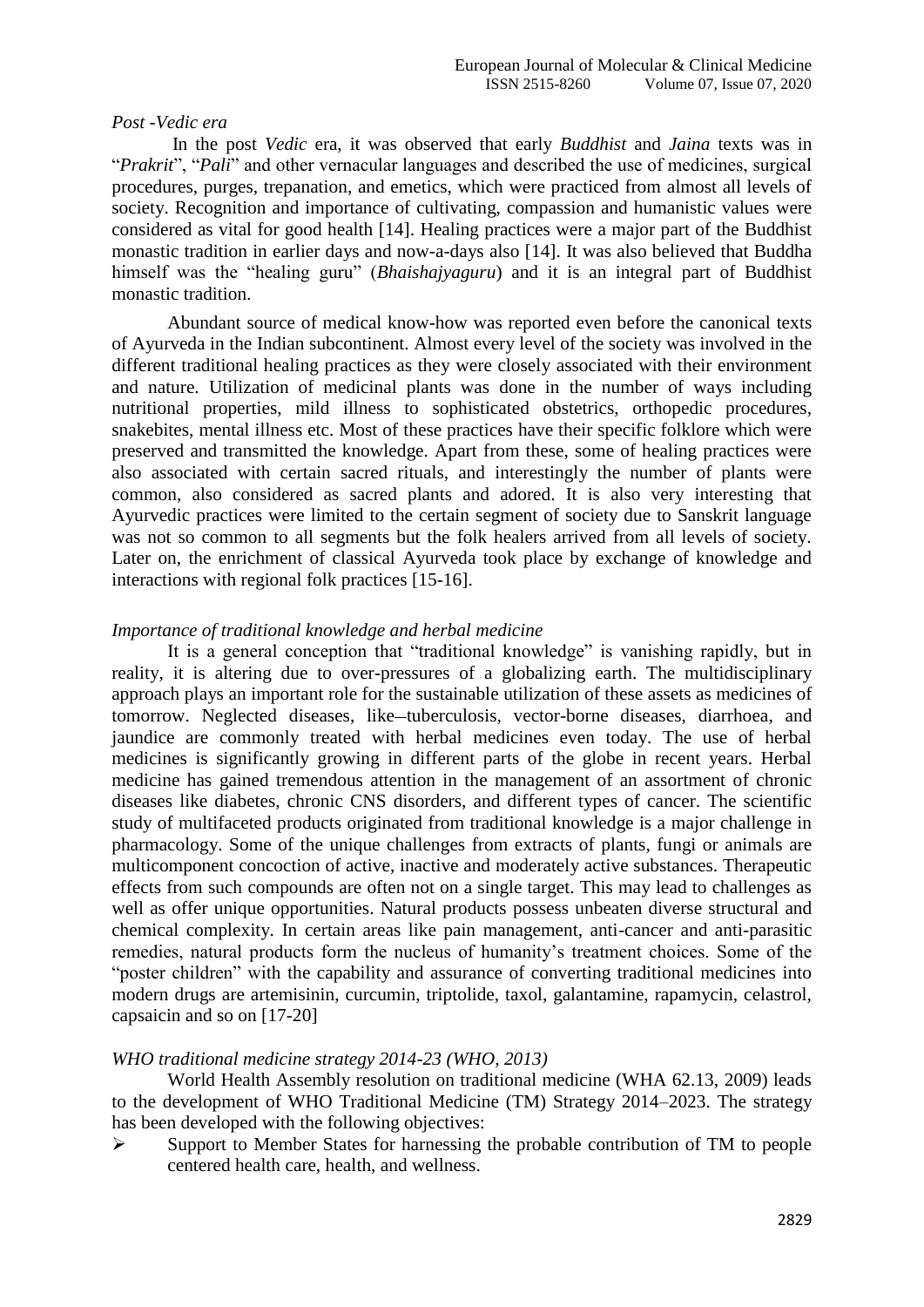- To promote safe and efficient use of TM through researching, integrating TM products, practitioners and practice into health systems, regulating wherever suitable.
- Development and implementation of national TM policies and programmes.
- $\triangleright$  Promotion of the quality TM (ensuring their safety and efficacy) by intensifying the knowledge base, and giving guidance on different quality assurance standards and regulatory issues.
- $\triangleright$  Increasing the accessibility and affordability of TM, with specific center of attention on access for deprived populations.

The new strategy ascertained priority actions for the duration upto 2023 in the field of possible contribution of traditional and complementary medicine (T&CM) in the proper delivery of health services. Different traditional medicine-based products are being bought in the flesh or over the Internet show the way of the growth and expansion of T&CM. This sector is having a momentous contribution in the economic development of several countries. Simultaneously, by means of prevailing existing international financial constraints, utilization of TM for disease prevention, self-health care and health promotion may reduce healthcare overheads. The role of T&CM in the intellectual property rights is becoming more popular at the present time. Maintaining balance between the necessity to protect the intellectual property rights of indigenous people and local communities and their health care heritage is imperative with ensuring right to use of T&CM and encouraging research, development and innovation (WHA 61.21, 2008; WHO, 2013).

Amplified levels of persistent sickness and increasing health care expenditure are experienced by health systems around the world. It is a demand of patients and health care providers to revitalize health care services, along with emphasis on personcentred/individualized care [21-23]. Significant number i.e. over 100 million Europeans is estimated by WHO, who are presently using T&CM out of these one fifth are frequently using TM and the same amount preferring health care that includes T&CM (http://www.efcam.eu/ accessed on 2.7.2017). Moreover, several other TM users are estimated in Asia, Africa, North America and Australia [24-25].

# **2. CONCLUSION**

The use of traditional medicine is found almost around the globe and its increasing demand is showing the widely emerging interest towards it. Contribution of traditional and alternative medicine of proven safety, quality, and efficacy, is able to contribute to the goal to ensure the access to healthcare to all people. The utilization and globalization is now-a-days becoming more popular for the traditional medicine or plant derived product either in the form of medicine or dietary supplements.

## **REFERENCE**

- [1] Singh, A. G., Kumar, A., & Tewari, D. D. (2012). An ethnobotanical survey of medicinal plants used in Terai forest of western Nepal. *Journal of ethnobiology and ethnomedicine*, *8*(1), 19.
- [2] Kunwar, R. M., Nepal, B. K., Kshhetri, H. B., Rai, S. K., & Bussmann, R. W. (2006). Ethnomedicine in Himalaya: a case study from Dolpa, Humla, Jumla and Mustang districts of Nepal. *Journal of ethnobiology and ethnomedicine*, *2*(1), 27.
- [3] Behera, S. K., & Misra, M. K. (2005). Indigenous phytotherapy for genito-urinary diseases used by the Kandha tribe of Orissa, India. *Journal of ethnopharmacology*, *102*(3), 319-325.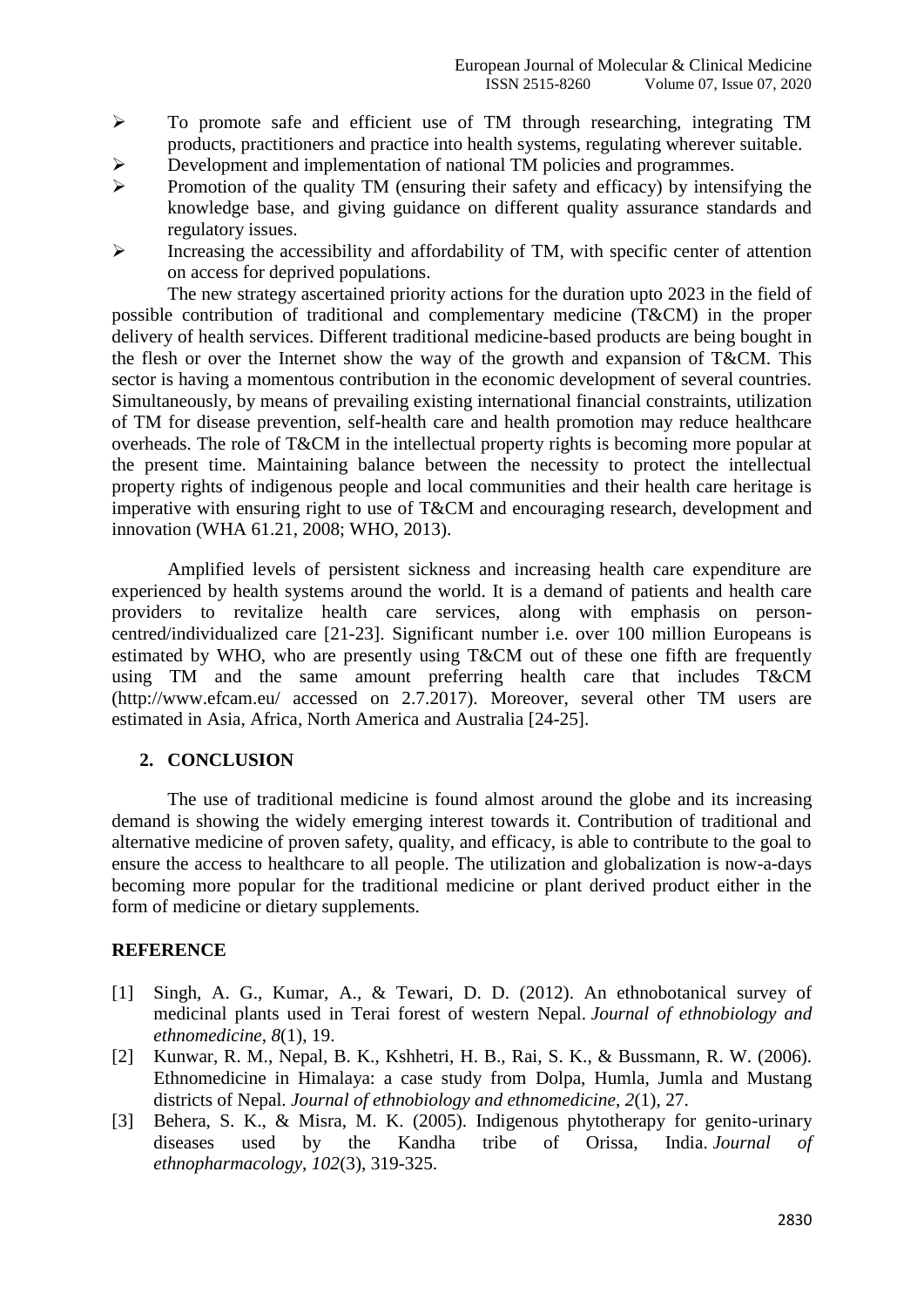- [4] Bussmann, R. W., & Sharon, D. (2006). Traditional medicinal plant use in Northern Peru: tracking two thousand years of healing culture. *Journal of Ethnobiology and Ethnomedicine*, *2*(1), 47.
- [5] Longuefosse, J. L., & Nossin, E. (1996). Medical ethnobotany survey in Martinique. *Journal of Ethnopharmacology*, *53*(3), 117-142.
- [6] Saikia, A. P., Ryakala, V. K., Sharma, P., Goswami, P., & Bora, U. (2006). Ethnobotany of medicinal plants used by Assamese people for various skin ailments and cosmetics. *Journal of Ethnopharmacology*, *106*(2), 149-157.
- [7] Sandsborg, W. R. (1999). Natural products in drug discovery and development. In *Bioassay Methods in Natural Product Research and Drug Development* (pp. 143- 149). Springer, Dordrecht.
- [8] Demain, A. L., & Zhang, L. (2005). Natural products and drug discovery. In *Natural Products* (pp. 3-29). Humana Press.
- [9] Baqar, S. R. (2001). Text Book of Economic Botany. *Rawalpindi: Ferozsons (PVT) Ltd*.
- [10] Husain, S. Z., Malik, R. N., Javaid, M., & Bibi, S. A. D. I. A. (2008). Ethonobotanical properties and uses of medicinal plants of Morgah biodiversity park, Rawalpindi. *Pak J Bot*, *40*(5), 1897-1911.
- [11] Trivedi, M., Singh, U., & Lahiri, N. (2009). On the Surface Things Appear to Be... Perspectives on the Archaeology of the Delhi Ridge. *Ancient India: New Research*, 39- 71.
- [12] Zysk, K. G. (1985). Religious Healing in the Veda. With Translations and Annotations of Medical Hymns from the Rgveda and the Atharvaveda and Renderings from the Corresponding Ritual Texts. *Transactions of the American philosophical society*, *75*(7).
- [13] Patkar, K. B. (2008). Herbal cosmetics in ancient India. Indian journal of plastic surgery: official publication of the Association of Plastic Surgeons of India, 41(Suppl), S134.
- [14] Zysk, K. G. (1998). Asceticism and healing in ancient India: medicine in the Buddhist monastery (Vol. 2). Motilal Banarsidass Publishe.
- [15] Jain, S. K. (1981). Glimpses of Indian ethnobotany.
- [16] Singh, A., Lin, Y., Liu, W., Yu, S., Pan, J., Ren, C., & Kuanhai, D. (2014). Plant derived cationic dye as an effective corrosion inhibitor for 7075 aluminum alloy in 3.5% NaCl solution. *Journal of Industrial and Engineering Chemistry*, *20*(6), 4276- 4285.
- [17] Corson, T. W., & Crews, C. M. (2007). Molecular understanding and modern application of traditional medicines: triumphs and trials. *Cell*, *130*(5), 769-774.
- [18] di Sarsina, P. R., Alivia, M., & Guadagni, P. (2012). Widening the paradigm in medicine and health: Person-centred medicine as the common ground of traditional, complementary, alternative and non-conventional medicine. In *Healthcare Overview* (pp. 335-353). Springer, Dordrecht.
- [19] Tewari, D., Rawat, P., & Singh, P. K. (2019). Adverse drug reactions of anticancer drugs derived from natural sources. *Food and Chemical Toxicology*, *123*, 522-535.
- [20] Tewari, D., Samoilă, O., Gocan, D., Mocan, A., Moldovan, C., Devkota, H. P., & Szabo, B. (2019). Medicinal plants and natural products used in cataract management. *Frontiers in pharmacology*, *10*, 466.
- [21] Tewari, D., Hohmann, J., Kiss, A. K., Rollinger, J. M., & Atanasov, A. G. (2019). Ethnopharmacology in Central and Eastern Europe in the Context of Global Research Developments. *Frontiers in pharmacology*, *10*, 341.
- [22] Singh, J. (2020). Natural Bioactive Products in Sustainable Agriculture.